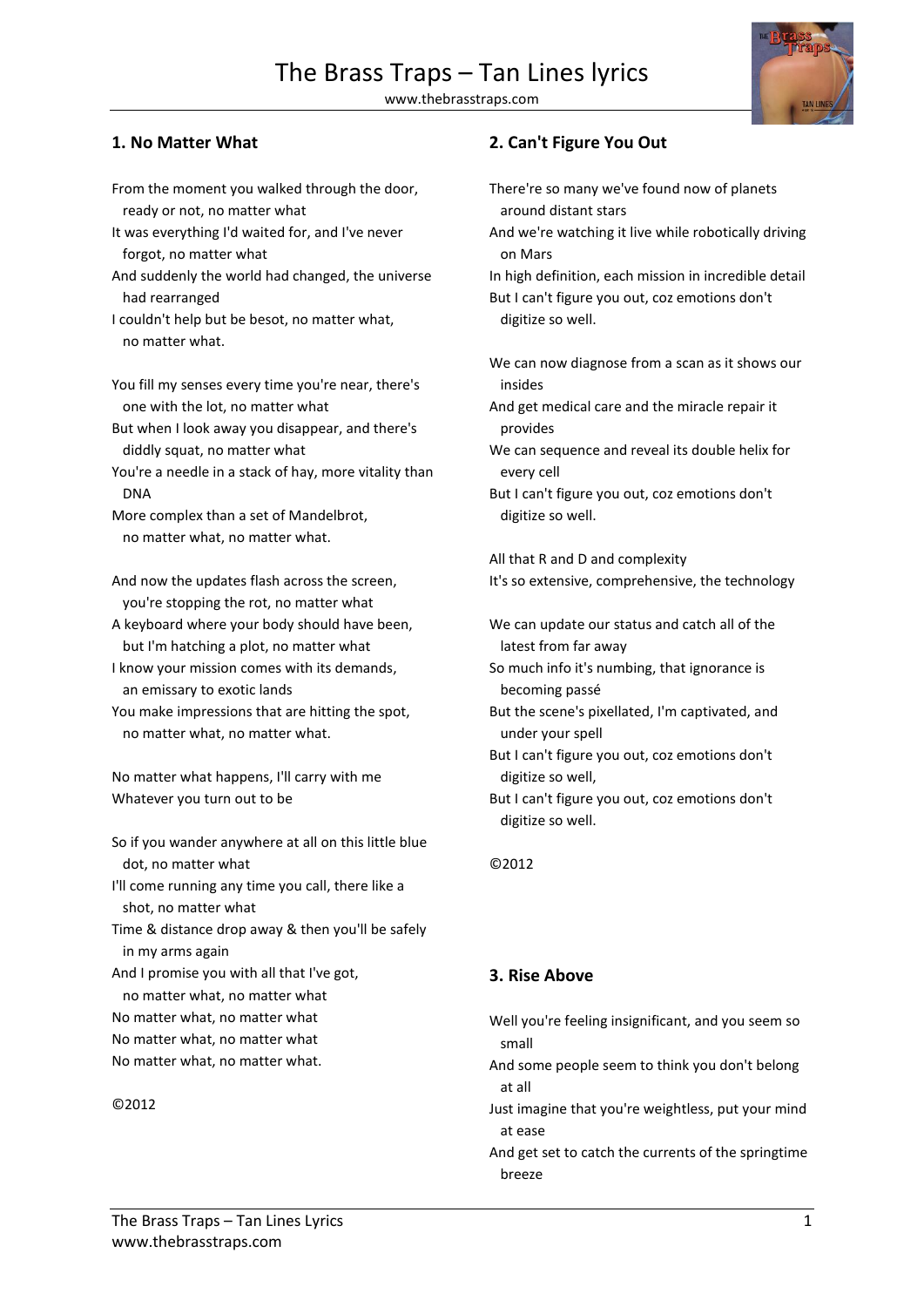And you'll rise above, and you will rise above When you're buffetted around by the push and shove

Well it's just another challenge you can rise above. Yeah!

Well you dove into the water, tried to swim but instead

Now you realise you've gotten in over your head Well just kick towards the surface, try to stay afloat

Coz I'm coming out to get you in my rescue boat

And we will rise above, and we will rise above When we're buffetted around by the push and shove

Well it's just another challenge you can rise above.

So - lose that excess baggage, silence all invective Soar across the dangers as you take a stand corrective

The snapping at your ankles will be rendered ineffective

With some elevation and a new perspective

When you can't see your way forward, it's just fog and mist

And that shiny bright tomorrow doesn't yet exist Never mind you've an agenda full of endless trials Let's go climb the nearest mountain, you can see for miles!

And we can rise above, and you can rise above When you're buffetted around by the push and shove

Well it's just another challenge, it's just another challenge

We can rise above, and you can rise above When we're buffetted around by the push and shove

Well it's just another challenge you can rise above.

#### ©2012

### **4. Upside Down**

I had no premonition before this began, things were humming along, they were going to plan They were going to plan, 'twas all tidy and neat, with the ground staying put down under my feet And then from under my feet there was a shift and a shake, as the solid foundations were starting to break Starting to break with convention whenever you're

'round, coz you're turning my world upside down.

You turn it upside down, and it's upside down, and you're turning my world upside down You turn it upside down, and it's upside down, and you're turning my world upside down.

Well I could get my bearings if I could ease my mind, but I couldn't level off if I was so inclined But now you're so inclined, just got to leave it to fate, now my brain and my limbs won't coordinate And your coordinate axes, like nothing I've seen, I'm tumbling around like in a washing machine And in that washing machine, the suds I'll drown, coz you're turning my world upside down.

You turn it upside down, and it's upside down, and you're turning my world upside down You turn it upside down, and it's upside down, and you're turning my world upside down.

And through hell or high water, to hell with remorse, when faced with this dilemma gotta stray, of course, But if you stray off course you'll end up in a hole, the horizon disappears, you tumble out of control

And now you're out of control, your senses askewed, gyroscopic with the lopsided attitude

But with that attitude, you deserve the renown, for turning my world upside down.

You turn it upside down, and it's upside down, you're turning my world upside down.

You turn it upside down, and it's upside down, you're turning my world upside down.

You turn it upside down, and it's upside down, and you're turning my world upside down.

You turn it upside down, and it's upside down, you're turning my world upside down.

©2012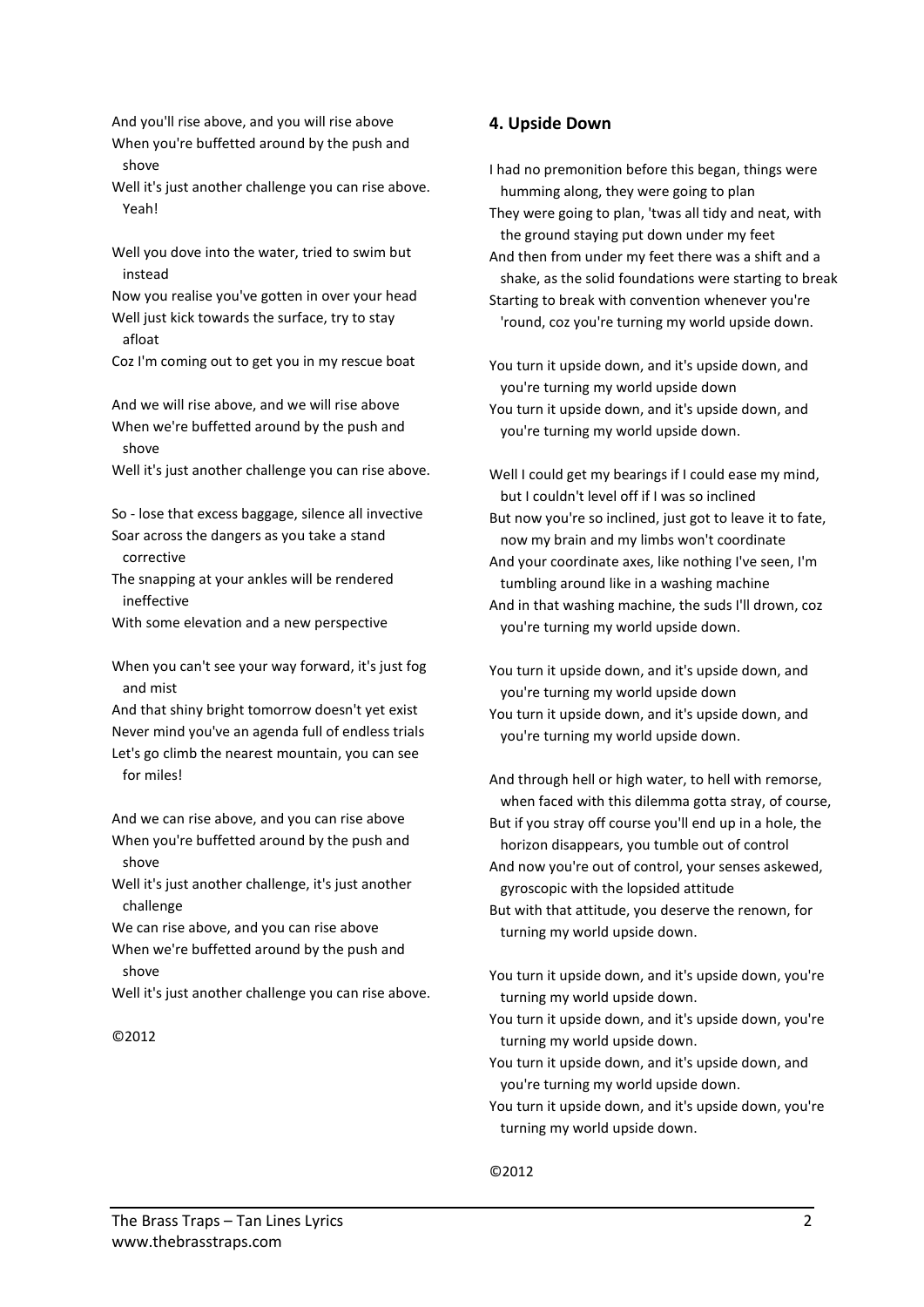## **5. Coffee**

- Well I can't help but think about you, though my heart is wont to break
- And when I poured myself a coffee, I made an extra one by mistake
- I curse my lack of concentration, and the absentmindedness that I scold
- And now my cup is empty, and yours is going cold.
- When I poured in the milk and the sugar, to my morning fix of caffeine
- Well I was on automatic pilot, and I slipped back into the same ol' routine
- My mind was miles away from the objective: oh, my cravings, for to quench
- Now there's a drink without a drinker and a spare seat at the bench.
- And I'll be sitting here all day pretending that you're here with me
- And wishing for a way to turn daydreams into reality, now...
- I can't help but think about you, though my heart is wont to break
- And when I poured myself a coffee this morning, baby, I made an extra one, one for you, by mistake
- And now the mug that you should be drinking is just one of three mugs in a row:
- Along with the mug that I've just finished, and the mug who let you go.

©2012

## **6. Little Bit Perfect**

There's a little dilemma that's taken a hold It's a little bit timid, and a little bit bold With a lot of commitment, it's becoming ingrained When anything's ventured, everything's gained.

It's a little bit tender, and a little bit rough There's a little bit extra, but it's never enough Could it ever be better? Can never be sure I'm a little excited, and a little bit sore.

It's a little bit makeshift, but I'll try to make do It's a little bit tricky, but I'm muddling through I'm a little suspicious when it works out too well It's a little bit heaven and a little bit hell

There's a lot of provisos and a lot of intrigue A lot of compromises, and a lot of fatigue Everything's changing since you came along It's a little bit perfect and a little bit wrong A little bit perfect and a little bit wrong.

©2012

# **7. All Gonna Be Alright**

You made a blue - one step forward, and two steps back You made a few - more work for anyone who's keeping track

You made it through - and yet again it seems you've got the knack

And it's all gonna be alright

You never find - you get the benefit of any doubt

They're never kind enough to hear just what you're on about

Well never mind, because I'm sure that it will all work out And it's all gonna be alright.

It's all gonna be all, be alright It's all gonna be OK in spite of the Stormy seas there's a warm breeze And the horizon's looking bright And it's all gonna be all, be alright You can rest your weary head tonight You'll be safe and sound once things turn around And it's all gonna be alright.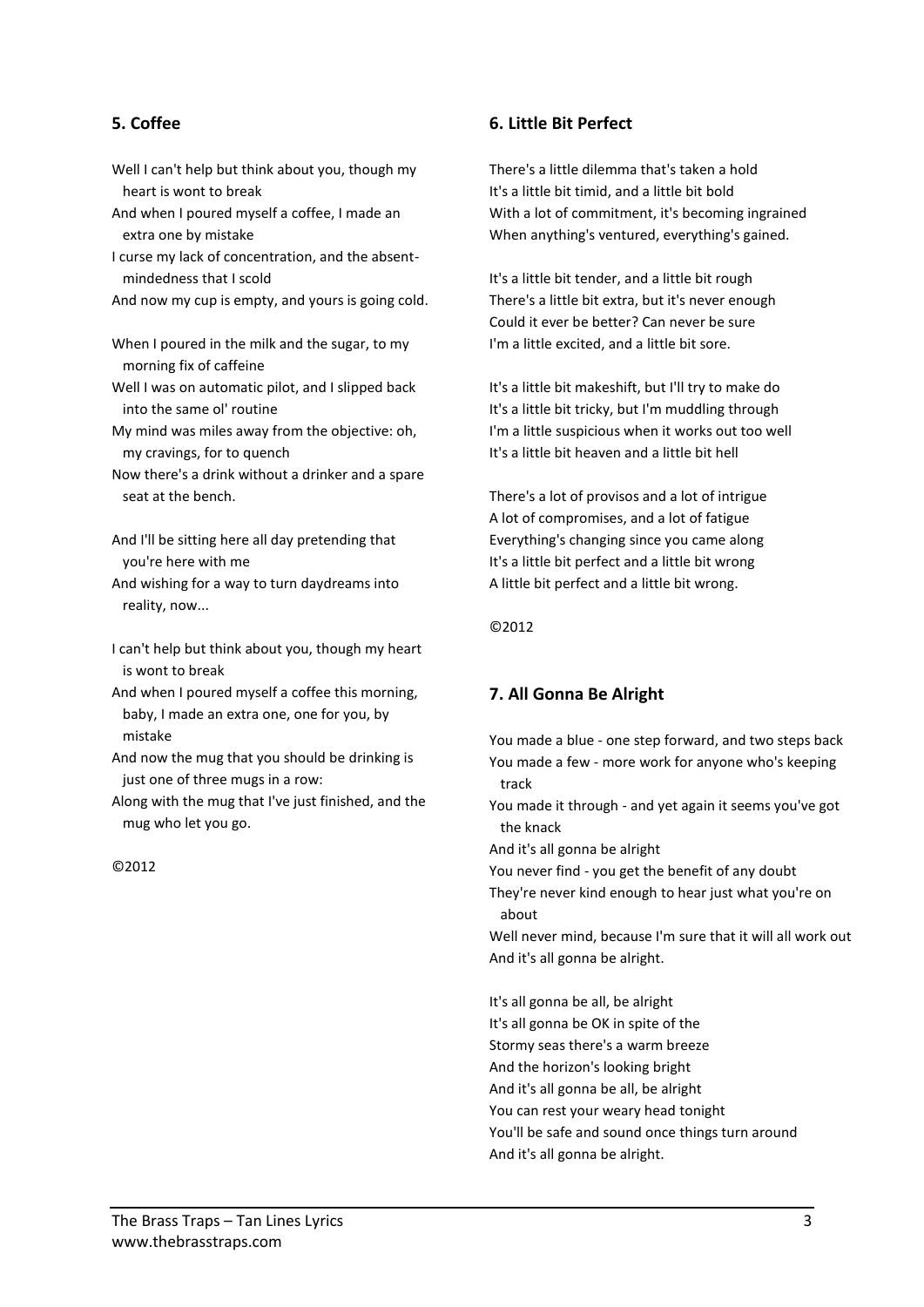Another planned expedition to the Rubicon Another strand is just enough to keep you hanging on -

- the other hand you've almost made it to the denouement And it's all gonna be alright

It's all gonna be all, be alright It's all gonna be OK in spite of the Stormy seas there's a warm breeze And the horizon's looking bright And it's all gonna be all, be alright You can rest your weary head tonight You'll be safe and sound once things turn around And it's all gonna be alright.

These worries are messin' with you, but I'll help you to realise

With each step you're progressin' so stop stressin, it's a blessin' in disguise

And any day and you'll be cashing in your just reward

Then any ray of hope's obscured, deflected, and ignored

But anyway, I'm still convinced that you can rest assured

That it's all gonna be alright.

And it's all gonna be all, be alright It's all gonna be OK in spite of the Stormy seas there's a warm breeze The horizon's looking bright It's all gonna be all, be alright You can rest your weary head tonight You'll be safe and sound once things turn around And it's all gonna be alright.

And it's all gonna be all, be alright It's all gonna be OK in spite of the Stormy seas there's a warm breeze The horizon's looking bright It's all gonna be all, be alright You can rest your weary head tonight You'll be safe and sound once things turn around And it's all gonna be alright. Yeah, now, it's all gonna be alright. Oh, and it's all gonna be alright.

#### ©2015

I felt my heart in my throat when I caught a glimpse of you in the distance After all of this time, it'd be so good to talk with you once more But when I shouted out to you, you were oblivious to my existence Maybe the memories were still red & raw? How would this moment play out? I had long fantasized Would you meet me and greet me, or was I still despised Then suddenly I realised That it wasn't you after all It was just a pretty girl, with the same kind of hair And the kind of dress, more or less, that you used to wear And sort of the same height, and when I caught her in a certain light It was enough that I couldn't help stare But no response when I call And I knew it wasn't you after all. I pretended that I was waving at someone right behind her But it was too late, too late for me to tactically disengage On closer inspection, I'm sure you would've outshined her My accidental familiarity turned her puzzlement to anger and rage This mistaken identity could perhaps have endeared But when I tried to make light it was worse than I'd feared Coz now she just thinks that I'm weird And it wasn't you after all It was just a pretty girl, with the same kind of hair And the kind of dress, more or less, that you used to wear And sort of the same height, and when I caught her in a certain light It was enough that I couldn't help stare But no response when I call And I knew it wasn't you after all.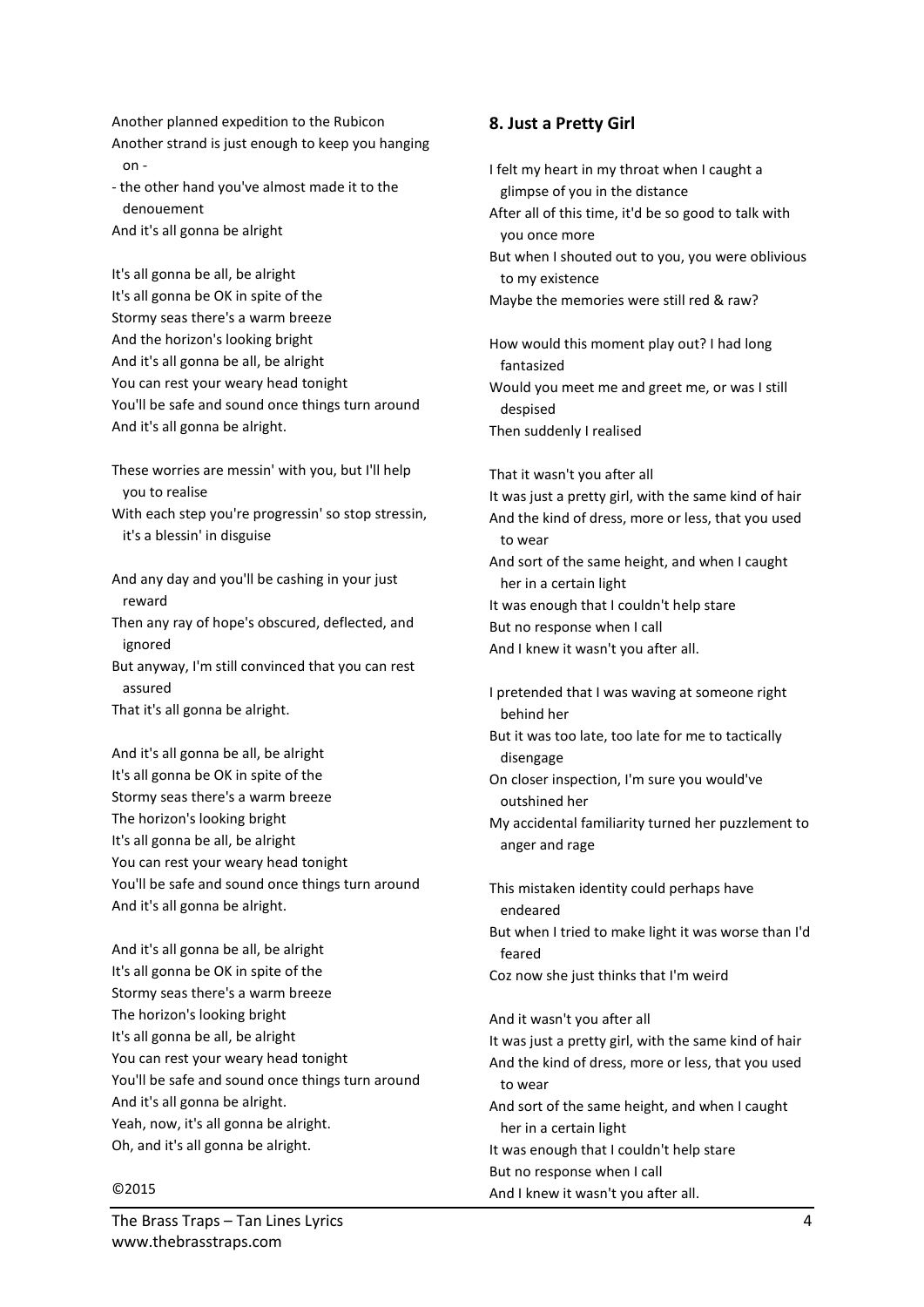It was just a pretty girl, with the same kind of hair And the kind of dress, more or less, that you used to wear... I couldn't help stare But no response when I call And I knew it wasn't you after all. But no response when I call And I knew it wasn't you after all. But no response when I call And I knew it wasn't you after all.

©2015

#### **9. You Ask Too Much**

You want the sun and moon, I give the galaxy You want to call the tune, I write a symphony You want someone to lean upon, I jump to be your crutch

Oh but baby, this time you ask too much.

You want to fan the flame, I give you oxygen You want to play the game, I know you've already won

You want your tears to dissipate, I've got the soothing touch

Oh but baby, this time you ask too much.

If you come up with a statistic, that's realistic, a logistic, I can comply;

But the extremes of your dreams and your schemes

Beyond my limited ability to satisfy

You want me to believe you, I have full confidence You want me to forgeeve you, I give another chance

You want a love for a lifetime, well I'm bended knee and such

Oh but baby, this time you ask too much.

If you come up with a statistic, that's realistic, a logistic, I can comply; But the extremes of your dreams and your schemes Beyond my limited ability to satisfy You aim too high

You want me to believe you, I have full confidence You want me to forgeeve you, I give just one more chance

You want a love for a lifetime, well I'm bended knee and such

Oh but baby, this time you ask too much. Oh but baby, this time you ask too much. Oh but baby, this time you ask too much.

©2014

### **10. Forever So Far**

Adrift on an ocean without any oars Feel the effects, can't remember the cause Then you hold me, hold me, hold me Then you hold me tonight

The past and the future: of no consequence With both of us present and a little bit tense Then you hold me, hold me, hold me Then you hold me tonight.

And this moment will last forever You can block out the whole calendar And this moment's gonna last forever It's lasted forever so far.

All the despair, and the waiting All of the plans anticipating For when you hold me, hold me, hold me For when you hold me tonight.

And this moment will last forever You can block out the whole calendar And this moment's gonna last forever It's lasted forever so far.

And this moment will last forever You can block out the whole calendar And this moment's gonna last forever It's lasted forever so far. It's lasted forever so far. It's lasted forever so far. It's lasted forever so far.

©2011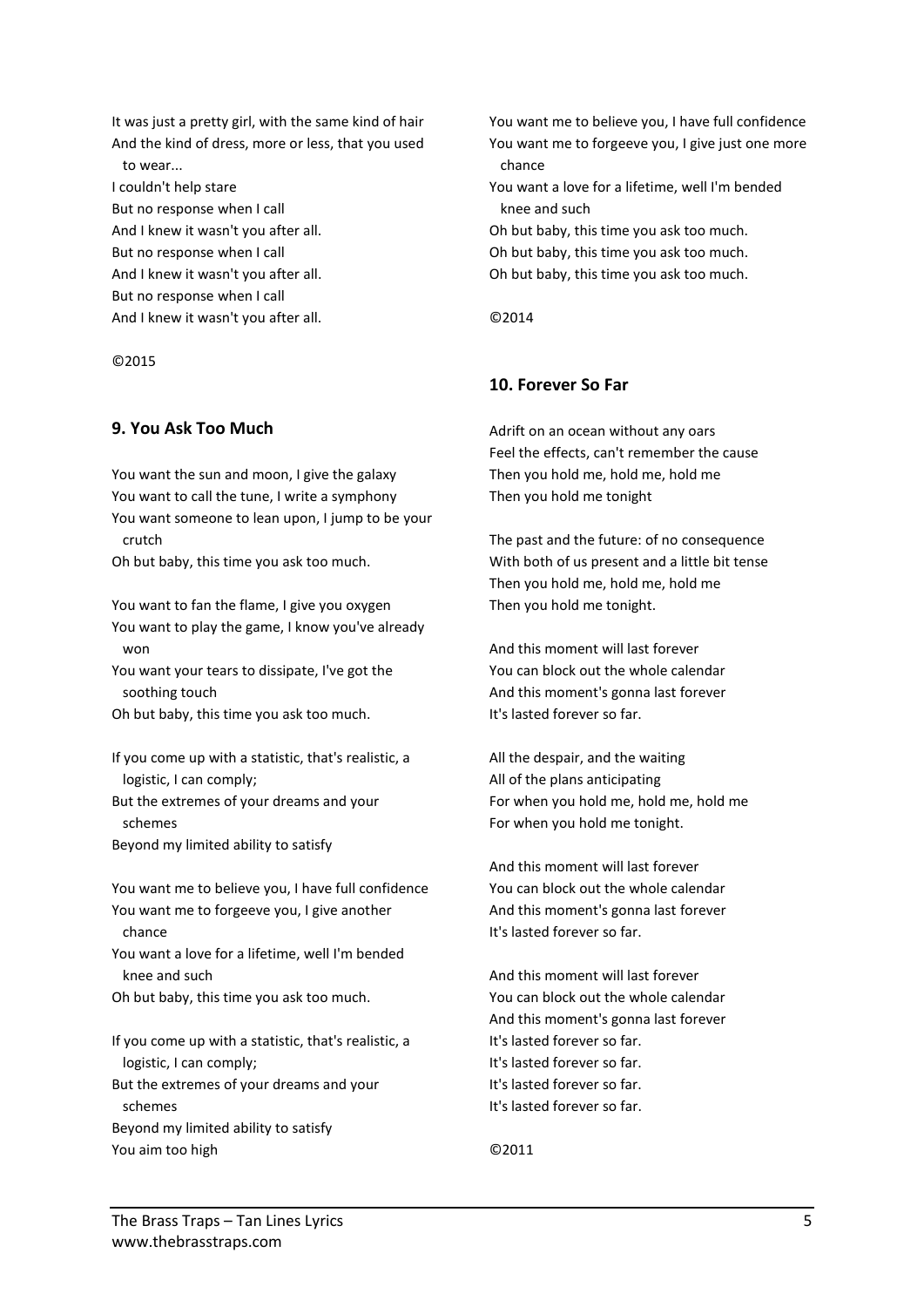## **11. Settle Down**

I'm tired of keeping up with your adventures I'm tired of all the panic and the stress I'm tired of extricating from your clenches And I'm tired of getting called to clean up the mess I'd love to find a love that I can handle A love that keeps it simple with a promise to be

true I wonder if you'd ever better get to settle down

Coz I'd settle for getting to settle down with you

I can't decode when you're so esoteric I can't decide if you'll ever be constrained The maintenance demands are stratospheric And the fallout may not ever be contained I need to find a path that I can follow

A lighthouse in the distance or a guide to lead me through

I wonder if you'd ever better get to settle down Coz I'd settle for getting to settle down with you

You steal my heart whenever I'm not looking And you dangle it before me, forever to pursue I wonder if you'd ever better get to settle down Coz I'd settle for getting to settle down with you I wonder if you'd ever better get to settle down Coz I'd settle for getting to settle down with you I wonder if you'd ever better get to settle down Coz I'd settle for getting to settle down, Settle for getting to settle down, Settle for getting to settle down with you

©2011

### **12. Me and the Moon**

I am watching from the hillside as the sun sinks below

Like a faded, deflated balloon The glare's making way for a silvery glow Tonight, it's just me and the moon.

I'll rejoin all the bustle in the scene I survey I'll be getting around to it soon But my attention's directed the opposite way Tonight, it's just me and the moon.

Well the view is serene and the company's pleasant, Whether waxing, waning, gibbous or crescent And I wonder aloud to the stars in the sky Is it 'me and the moon' or 'the moon and I'?

I hear laughter so joyful, I see cuts left to bleed And the landscape has broken hearts strewn Oh but I've got the only companion I need Tonight, it's just me and the moon

I hear laughter so joyful, I see cuts left to bleed And the landscape has broken hearts strewn Oh but I've got the only companion I need Tonight, it's just me and the moon Oh and I've got the only companion I need Tonight, it's just me and the moon.

©2015

## **13. Invitation**

Invitation

There is a rumour 'round the nation And in the queues at immigration To come join in the celebration In our place You'll lose yourself amongst the laneways Then find a hidden little staircase You've got to scratch beneath the surface

Above you'll see the crown and bull The sailing ship and the whale and wool But the only place that life is found Is underground Crack the civilised veneer You won't be surprised to hear That's when crimson skies appear All your worries are concealed All your secrets are revealed When your fate with us is sealed

Your new directive No need for any more invective You'll have a changing of perspective Our 8-step program is effective All the flavours The minims, crotchets and the quavers Amongst the bluestones and the pavers You'll find all sorts of weird behaviours